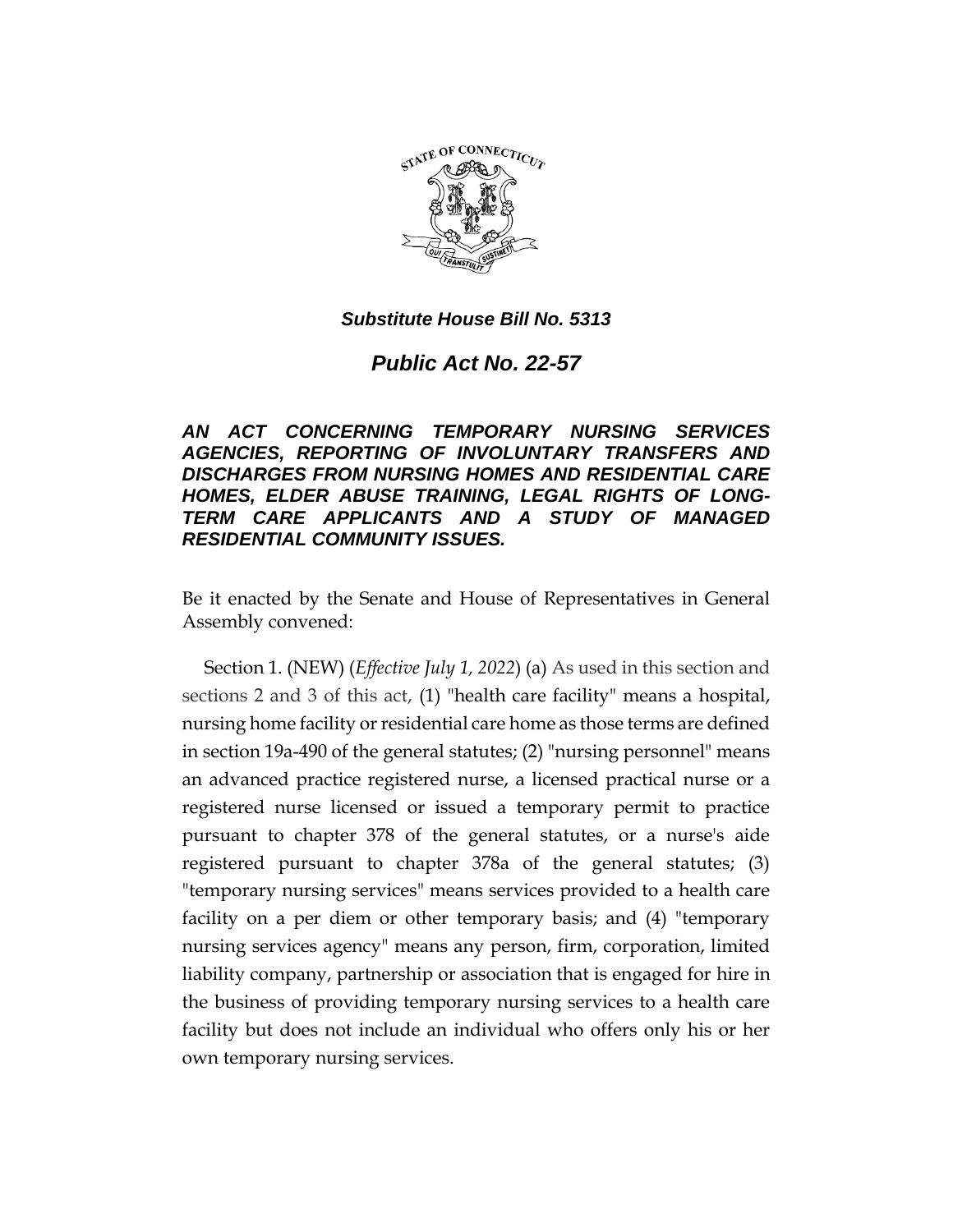(b) Not later than October 1, 2022, the Commissioner of Public Health shall develop a system for a temporary nursing services agency that provides services in the state to register annually with the Department of Public Health. The commissioner may assess an annual registration fee of not more than seven hundred fifty dollars.

(c) Not later than January 1, 2023, no temporary nursing services agency shall provide temporary nursing services in the state unless it is registered pursuant to subsection (b) of this section.

(d) The Commissioner of Public Health shall establish requirements for a temporary nursing services agency, including, but not limited to, minimum qualifications for nursing personnel provided by such agency.

(e) Beginning not later than July 1, 2023, each temporary nursing services agency shall submit, in a form and manner prescribed by the Commissioner of Public Health, in consultation with the Commissioner of Social Services, an annual cost report for the previous calendar year. Such report shall be filed with the Commissioner of Public Health and may include, but shall not be limited to, (1) itemized revenues and costs for each such agency; (2) average number of nursing personnel employed by such agency; (3) average fees charged by such agency by type of nursing personnel and type of health care facility; (4) the states of the permanent residences of nursing personnel supplied by the agency to health care facilities in the state, aggregated by type of nursing personnel; and (5) any other information prescribed by the Commissioner of Public Health. Each such agency shall make available records, books, reports and other data relating to its operation at the request of the Commissioner of Public Health, or the commissioner's designee. Records provided by a temporary nursing services agency pursuant to this subsection shall not be considered public records subject to disclosure pursuant to section 1-210 of the general statutes.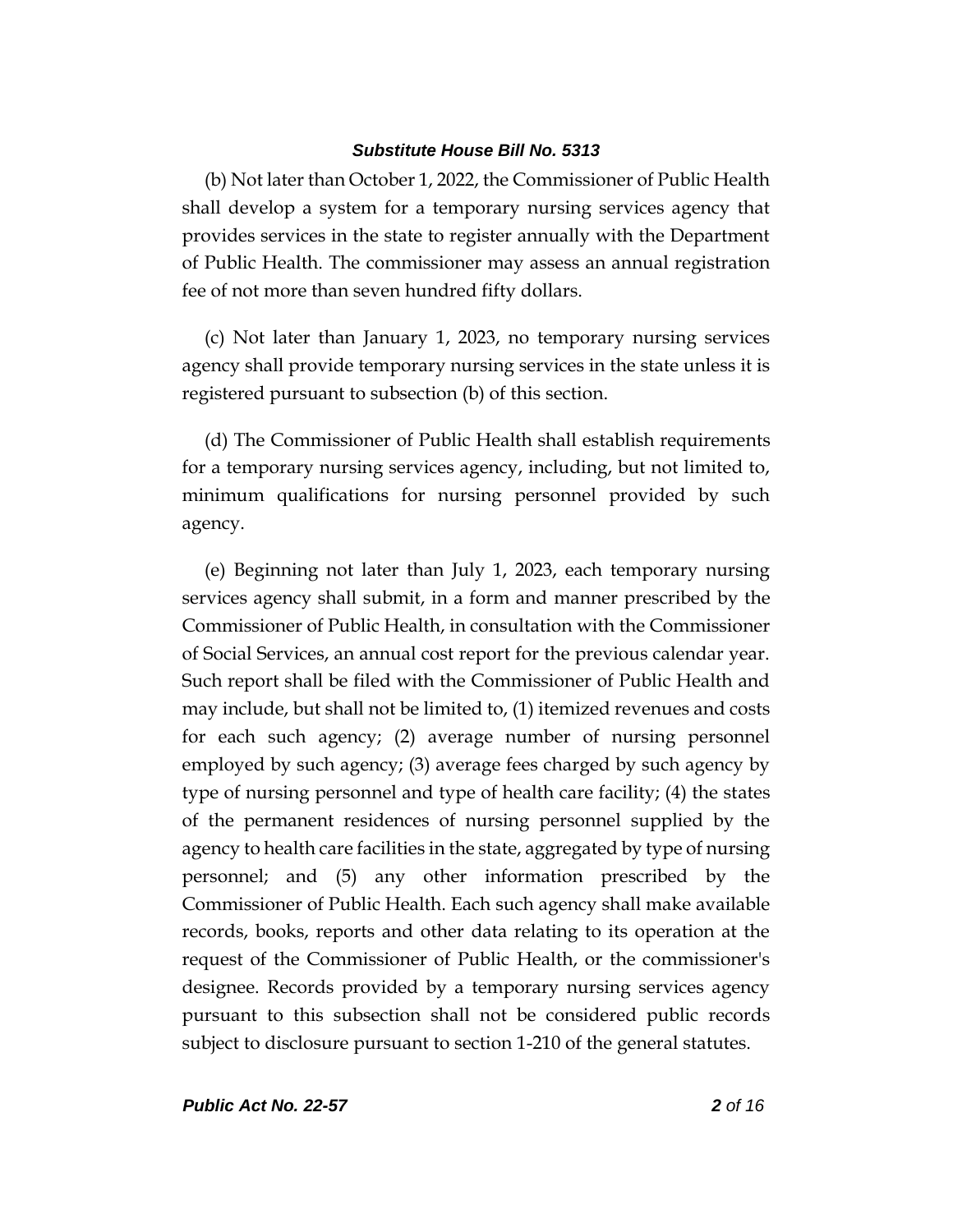(f) The Commissioner of Public Health may adopt regulations in accordance with chapter 54 of the general statutes to implement the provisions of this section. The commissioner may adopt policies and procedures to implement the provisions of this section in advance of adopting regulations, provided notice of intent to adopt such regulations is posted on the eRegulations System not later than twenty days after adoption of such policies and procedures.

Sec. 2. (NEW) (*Effective July 1, 2022*) (a) A temporary nursing services agency shall enter into a written agreement with each health care facility to which the agency assigns its nursing personnel. Any such agreement entered into, amended or renewed on and after July 1, 2022, shall contain an assurance that assigned nursing personnel have appropriate credentials. Such agreement shall be on file at such temporary nursing services agency and such health care facility not later than fourteen days from the date of assignment of nursing personnel by such agency to the health care facility.

(b) Any health care facility that fails to have the written agreement described in subsection (a) of this section on file may be subject to disciplinary action in accordance with the provisions of chapter 368v of the general statutes and any applicable licensing regulations.

(c) Notwithstanding the provisions of subsections (a) and (b) of this section, no health care facility or subsidiary thereof that supplies temporary nursing services only to its own facility and does not charge a fee to such facility shall be subject to the provisions of this section.

Sec. 3. (NEW) (*Effective July 1, 2022*) (a) Any person aggrieved by any action of a temporary nursing services agency may petition the superior court for the judicial district in which the agency's temporary nursing services were rendered for relief, including temporary and permanent injunctions, or may bring a civil action for damages.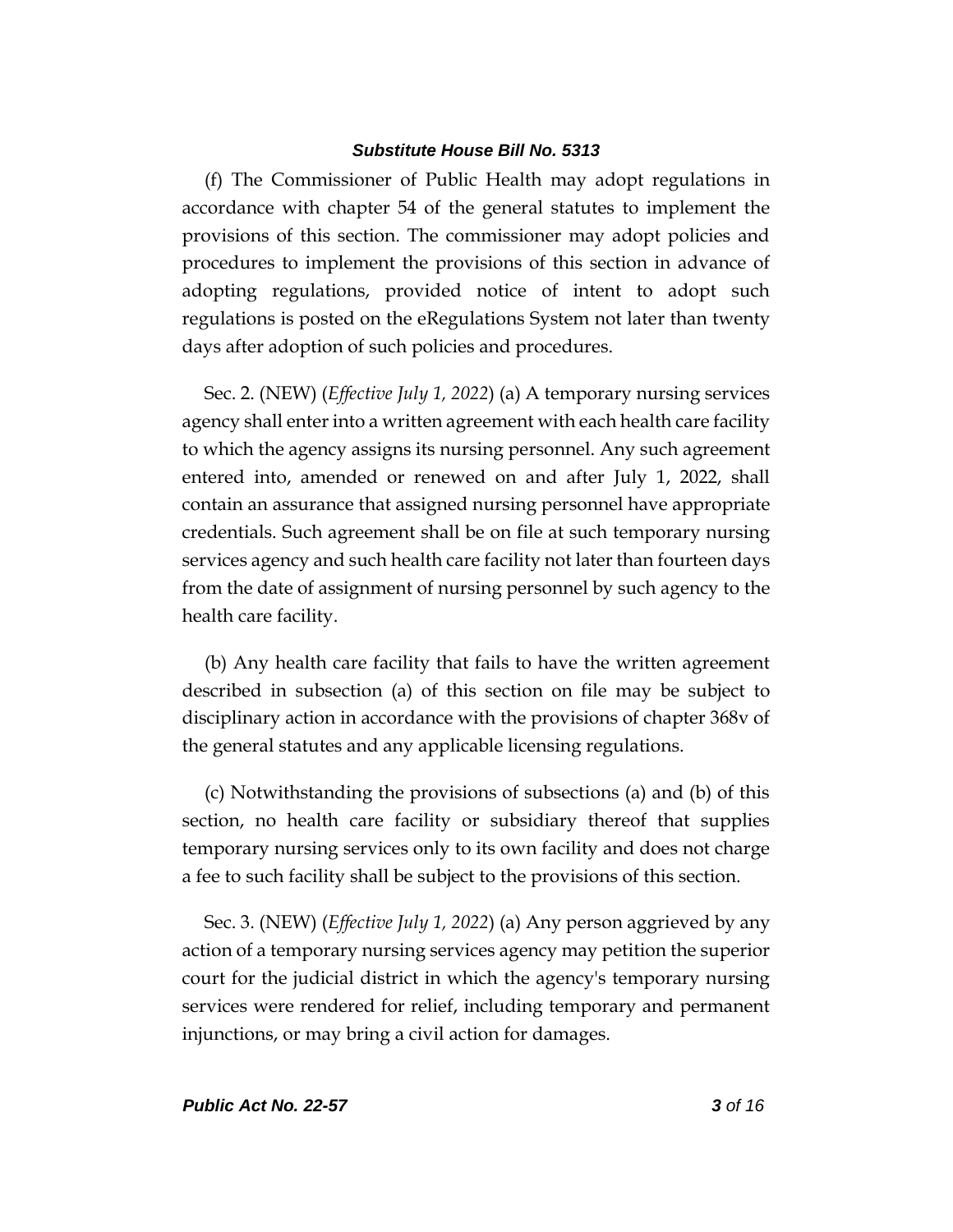(b) Any temporary nursing services agency that violates any provision of section 1 or 2 of this act may be assessed a civil penalty by the court not to exceed three hundred dollars for each offense. Each violation shall be a separate and distinct offense and, in the case of a continuing violation, each day of continuance thereof shall be deemed to be a separate and distinct offense. The Commissioner of Public Health may request the Attorney General to bring a civil action in the superior court for the judicial district of Hartford for injunctive relief to restrain any further violation of section 1 or 2 of this act. The Superior Court may grant such relief upon notice and hearing.

Sec. 4. (*Effective July 1, 2022*) (a) As used in this section, (1) "nursing home facility" has the same meaning as provided in section 19a-490 of the general statutes, and (2) "nursing personnel", "temporary nursing services" and "temporary nursing services agency" have the same meanings as provided in section 1 of this act. The Commissioner of Social Services, in consultation with the Commissioner of Public Health, shall evaluate the rates charged by a temporary nursing services agency to a nursing home facility for temporary nursing services to determine whether and what changes may be needed in the regulation of such rates to ensure that a nursing home facility has adequate nursing personnel.

(b) Not later than October 1, 2023, the Commissioner of Social Services shall submit a report, in accordance with the provisions of section 11-4a of the general statutes, to the joint standing committees of the General Assembly having cognizance of matters relating to aging, human services and public health with recommendations based on the cost reports submitted by temporary nursing services agencies pursuant to section 1 of this act. The commissioner's report may include, but need not be limited to (1) what, if any, changes are needed in the regulation of rates charged by such agencies, and (2) how best to ensure, within available appropriations, that a nursing home facility is able to maintain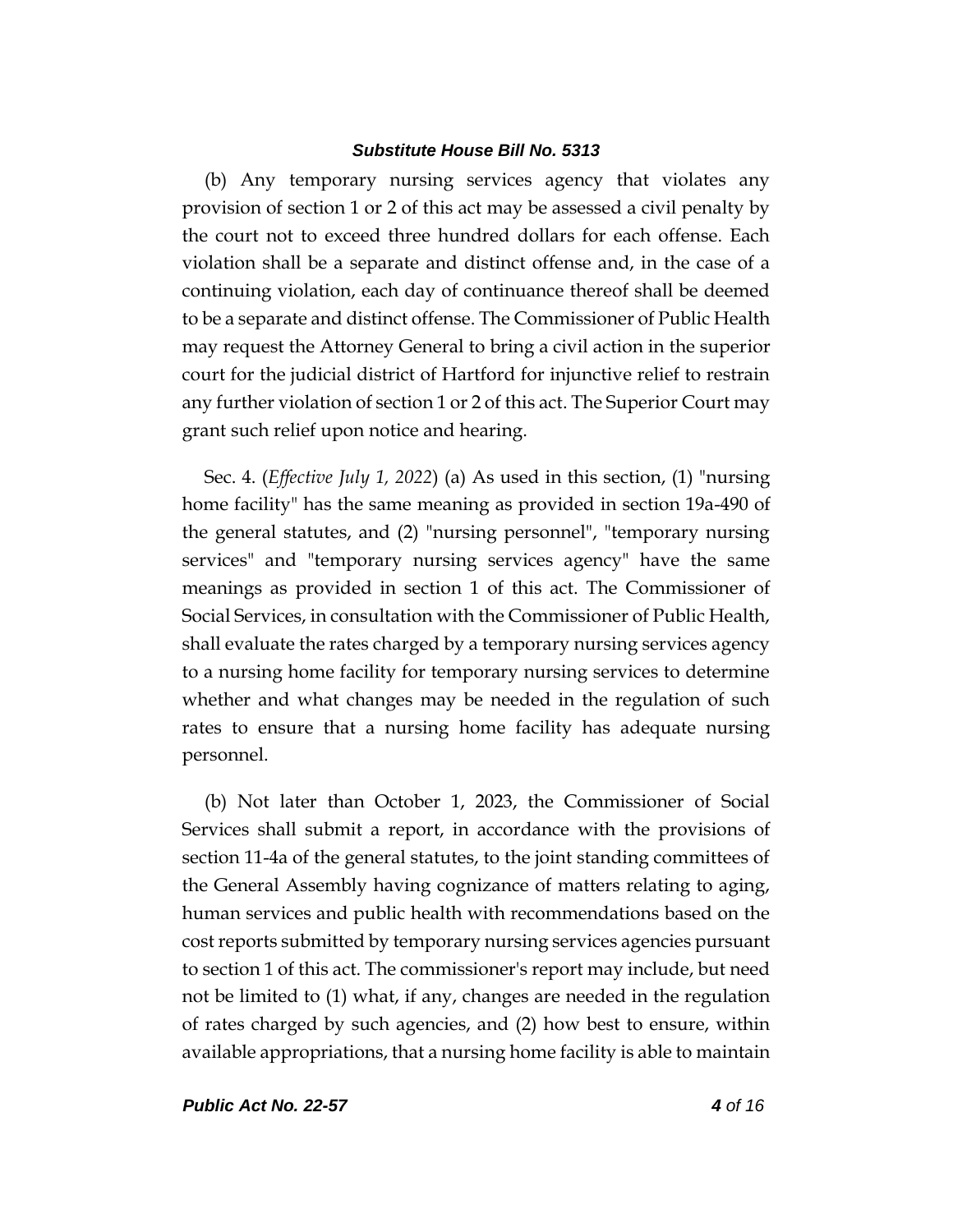adequate nursing personnel during a public health emergency declared pursuant to section 19a-131a of the general statutes.

Sec. 5. Subsection (a) of section 17b-340 of the 2022 supplement to the general statutes is repealed and the following is substituted in lieu thereof (*Effective July 1, 2022*):

(a) For purposes of this subsection, (1) a "related party" includes, but is not limited to, any company related to a chronic and convalescent nursing home through family association, common ownership, control or business association with any of the owners, operators or officials of such nursing home; (2) "company" means any person, partnership, association, holding company, limited liability company or corporation; (3) "family association" means a relationship by birth, marriage or domestic partnership; and (4) "profit and loss statement" means the most recent annual statement on profits and losses finalized by a related party before the annual report mandated under this subsection. The rates to be paid by or for persons aided or cared for by the state or any town in this state to licensed chronic and convalescent nursing homes, to chronic disease hospitals associated with chronic and convalescent nursing homes, to rest homes with nursing supervision, to licensed residential care homes, as defined by section 19a-490, and to residential facilities for persons with intellectual disability that are licensed pursuant to section 17a-227 and certified to participate in the Title XIX Medicaid program as intermediate care facilities for individuals with intellectual disabilities, for room, board and services specified in licensing regulations issued by the licensing agency shall be determined annually, except as otherwise provided in this subsection by the Commissioner of Social Services, to be effective July first of each year except as otherwise provided in this subsection. Such rates shall be determined on a basis of a reasonable payment for such necessary services, which basis shall take into account as a factor the costs of such services. Cost of such services shall include reasonable costs mandated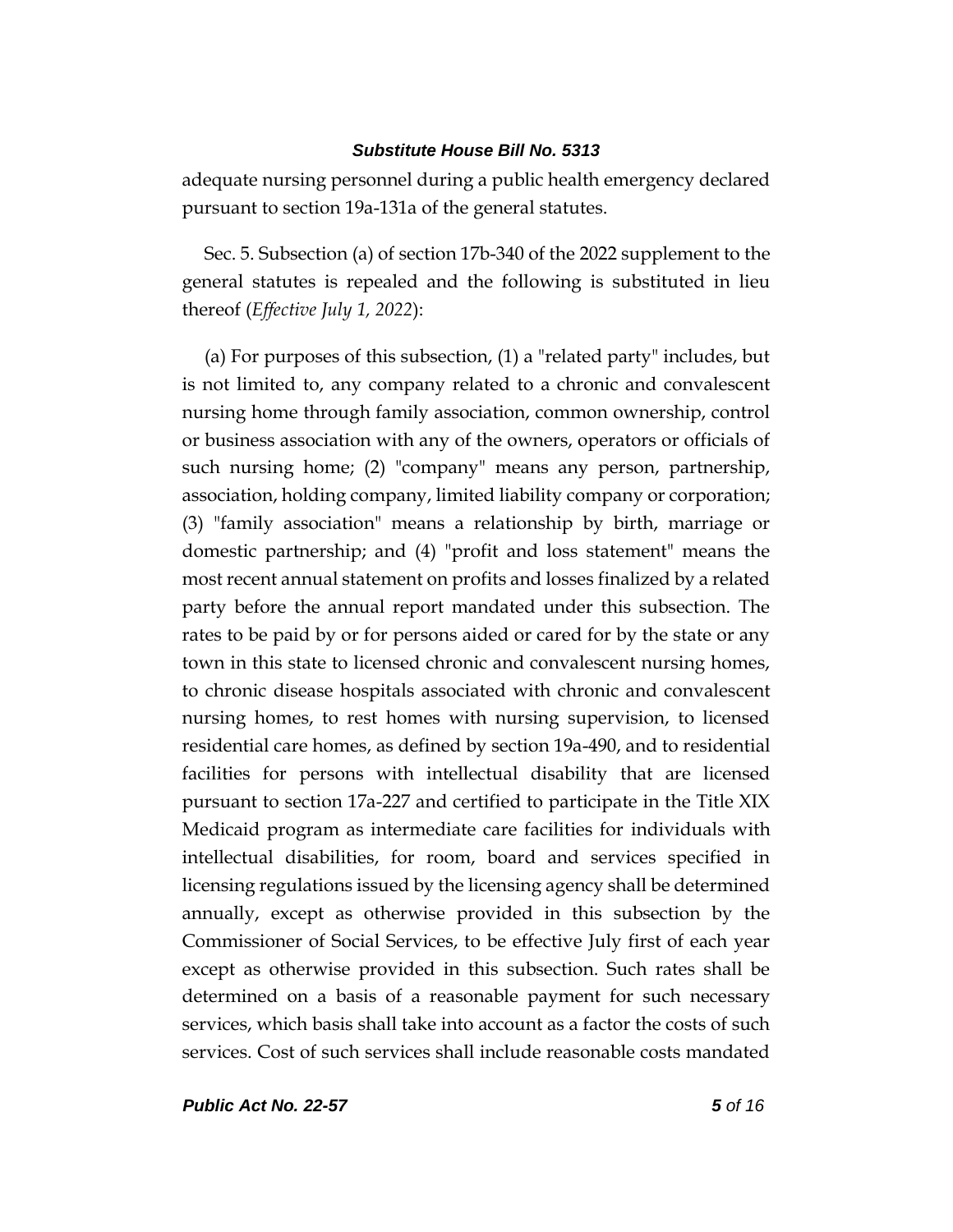by collective bargaining agreements with certified collective bargaining agents or other agreements between the employer and employees, provided "employees" shall not include persons employed as managers or chief administrators or required to be licensed as nursing home administrators, and compensation for services rendered by proprietors at prevailing wage rates, as determined by application of principles of accounting as prescribed by said commissioner. Cost of such services shall not include amounts paid by the facilities to employees as salary, or to attorneys or consultants as fees, where the responsibility of the employees, attorneys, or consultants is to persuade or seek to persuade the other employees of the facility to support or oppose unionization. Nothing in this subsection shall prohibit inclusion of amounts paid for legal counsel related to the negotiation of collective bargaining agreements, the settlement of grievances or normal administration of labor relations. The commissioner may, in the commissioner's discretion, allow the inclusion of extraordinary and unanticipated costs of providing services that were incurred to avoid an immediate negative impact on the health and safety of patients. The commissioner may, in the commissioner's discretion, based upon review of a facility's costs, direct care staff to patient ratio and any other related information, revise a facility's rate for any increases or decreases to total licensed capacity of more than ten beds or changes to its number of licensed rest home with nursing supervision beds and chronic and convalescent nursing home beds. The commissioner may, in the commissioner's discretion, revise the rate of a facility that is closing. An interim rate issued for the period during which a facility is closing shall be based on a review of facility costs, the expected duration of the close-down period, the anticipated impact on Medicaid costs, available appropriations and the relationship of the rate requested by the facility to the average Medicaid rate for a close-down period. The commissioner may so revise a facility's rate established for the fiscal year ending June 30, 1993, and thereafter for any bed increases, decreases or changes in licensure effective after October 1, 1989. Effective July 1, 1991, in facilities that have both a

*Public Act No. 22-57 6 of 16*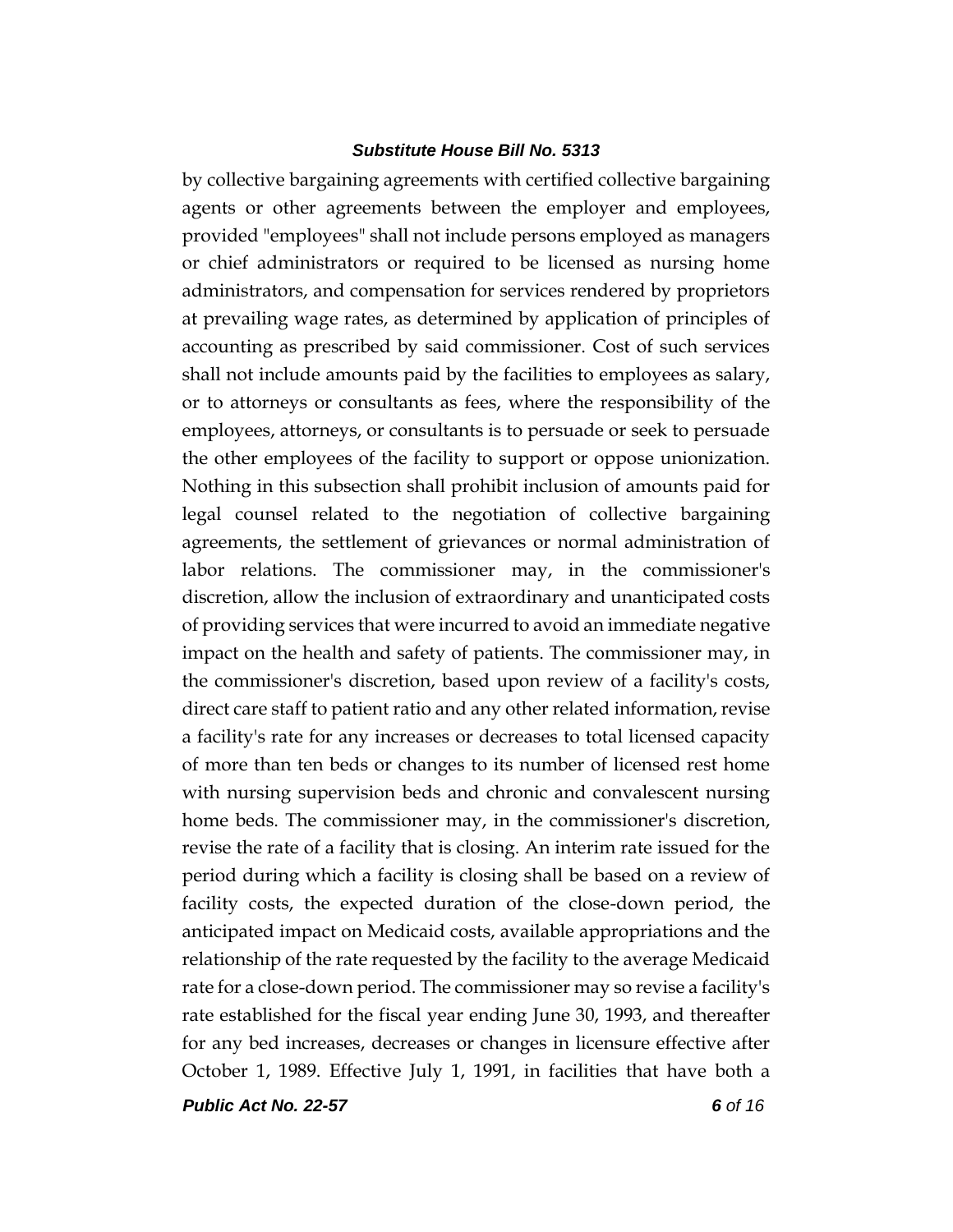chronic and convalescent nursing home and a rest home with nursing supervision, the rate for the rest home with nursing supervision shall not exceed such facility's rate for its chronic and convalescent nursing home. All such facilities for which rates are determined under this subsection shall report on a fiscal year basis ending on September thirtieth. Such report shall be submitted to the commissioner by February fifteenth. Each for-profit chronic and convalescent nursing home that receives state funding pursuant to this section shall include in such annual report a profit and loss statement from each related party that receives from such chronic and convalescent nursing home fifty thousand dollars or more per year for goods, fees and services. No cause of action or liability shall arise against the state, the Department of Social Services, any state official or agent for failure to take action based on the information required to be reported under this subsection. The commissioner may reduce the rate in effect for a facility that fails to submit a complete and accurate report on or before February fifteenth by an amount not to exceed ten per cent of such rate. If a licensed residential care home fails to submit a complete and accurate report, the department shall notify such home of the failure and the home shall have thirty days from the date the notice was issued to submit a complete and accurate report. If a licensed residential care home fails to submit a complete and accurate report not later than thirty days after the date of notice, such home may not receive a retroactive rate increase, in the commissioner's discretion. The commissioner shall, annually, on or before April first, report the data contained in the reports of such facilities on the department's Internet web site. For the cost reporting year commencing October 1, 1985, and for subsequent cost reporting years, facilities shall report the cost of using the services of any **[**nursing pool employee**]** nursing personnel supplied by a temporary nursing services agency by separating said cost into two categories, the portion of the cost equal to the salary of the employee for whom the **[**nursing pool employee**]** nursing personnel supplied by a temporary nursing services agency is substituting shall be considered a nursing cost and

*Public Act No. 22-57 7 of 16*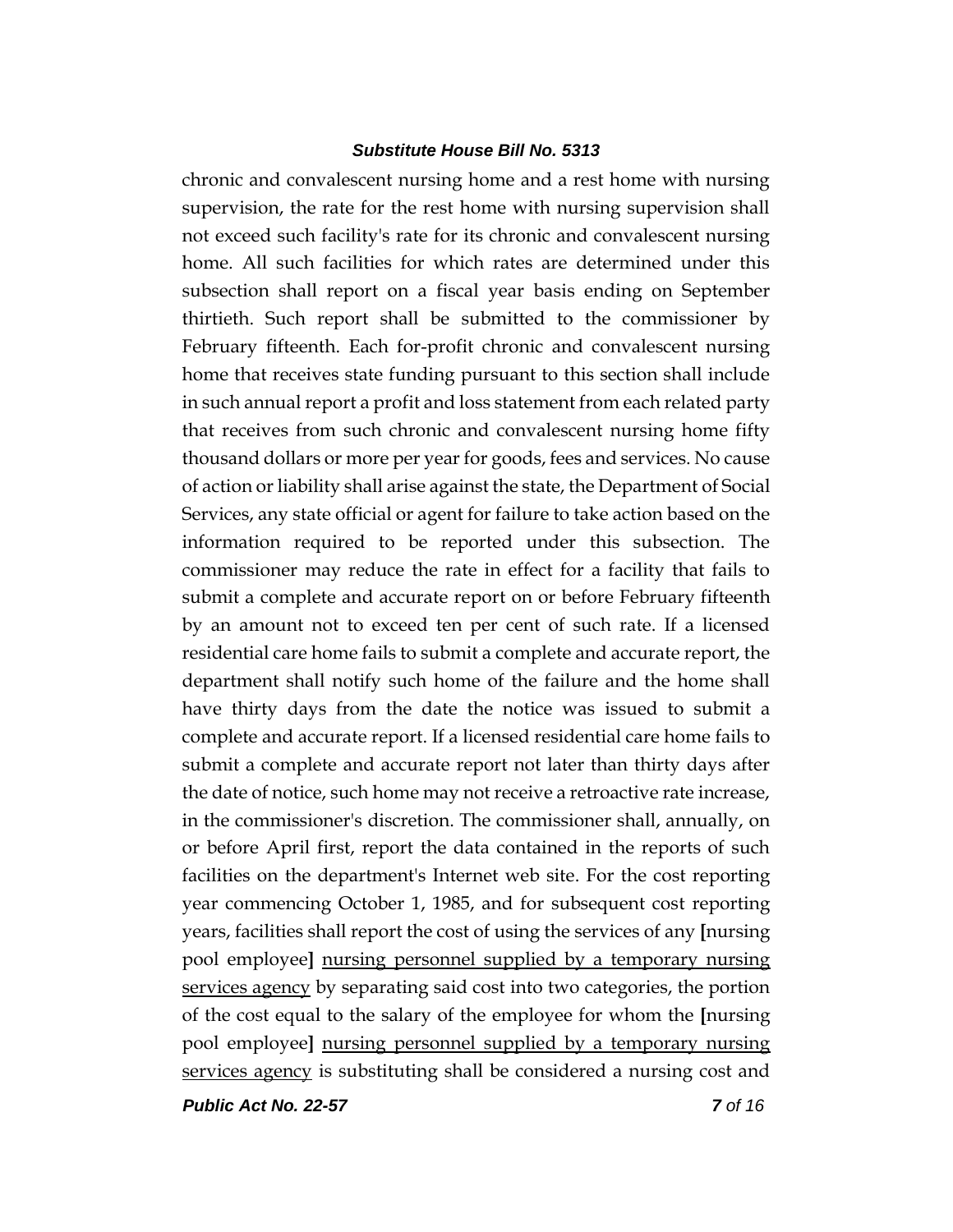any cost in excess of such salary shall be further divided so that seventyfive per cent of the excess cost shall be considered an administrative or general cost and twenty-five per cent of the excess cost shall be considered a nursing cost, provided if the total **[**nursing pool**]** costs of a facility for nursing personnel supplied by a temporary nursing services agency in any cost year are equal to or exceed fifteen per cent of the total nursing expenditures of the facility for such cost year, no portion of **[**nursing pool**]** such costs in excess of fifteen per cent shall be classified as administrative or general costs. The commissioner, in determining such rates, shall also take into account the classification of patients or boarders according to special care requirements or classification of the facility according to such factors as facilities and services and such other factors as the commissioner deems reasonable, including anticipated fluctuations in the cost of providing such services. The commissioner may establish a separate rate for a facility or a portion of a facility for traumatic brain injury patients who require extensive care but not acute general hospital care. Such separate rate shall reflect the special care requirements of such patients. If changes in federal or state laws, regulations or standards adopted subsequent to June 30, 1985, result in increased costs or expenditures in an amount exceeding one-half of one per cent of allowable costs for the most recent cost reporting year, the commissioner shall adjust rates and provide payment for any such increased reasonable costs or expenditures within a reasonable period of time retroactive to the date of enforcement. Nothing in this section shall be construed to require the Department of Social Services to adjust rates and provide payment for any increases in costs resulting from an inspection of a facility by the Department of Public Health. Such assistance as the commissioner requires from other state agencies or departments in determining rates shall be made available to the commissioner at the commissioner's request. Payment of the rates established pursuant to this section shall be conditioned on the establishment by such facilities of admissions procedures that conform with this section, section 19a-533 and all other applicable provisions of

*Public Act No. 22-57 8 of 16*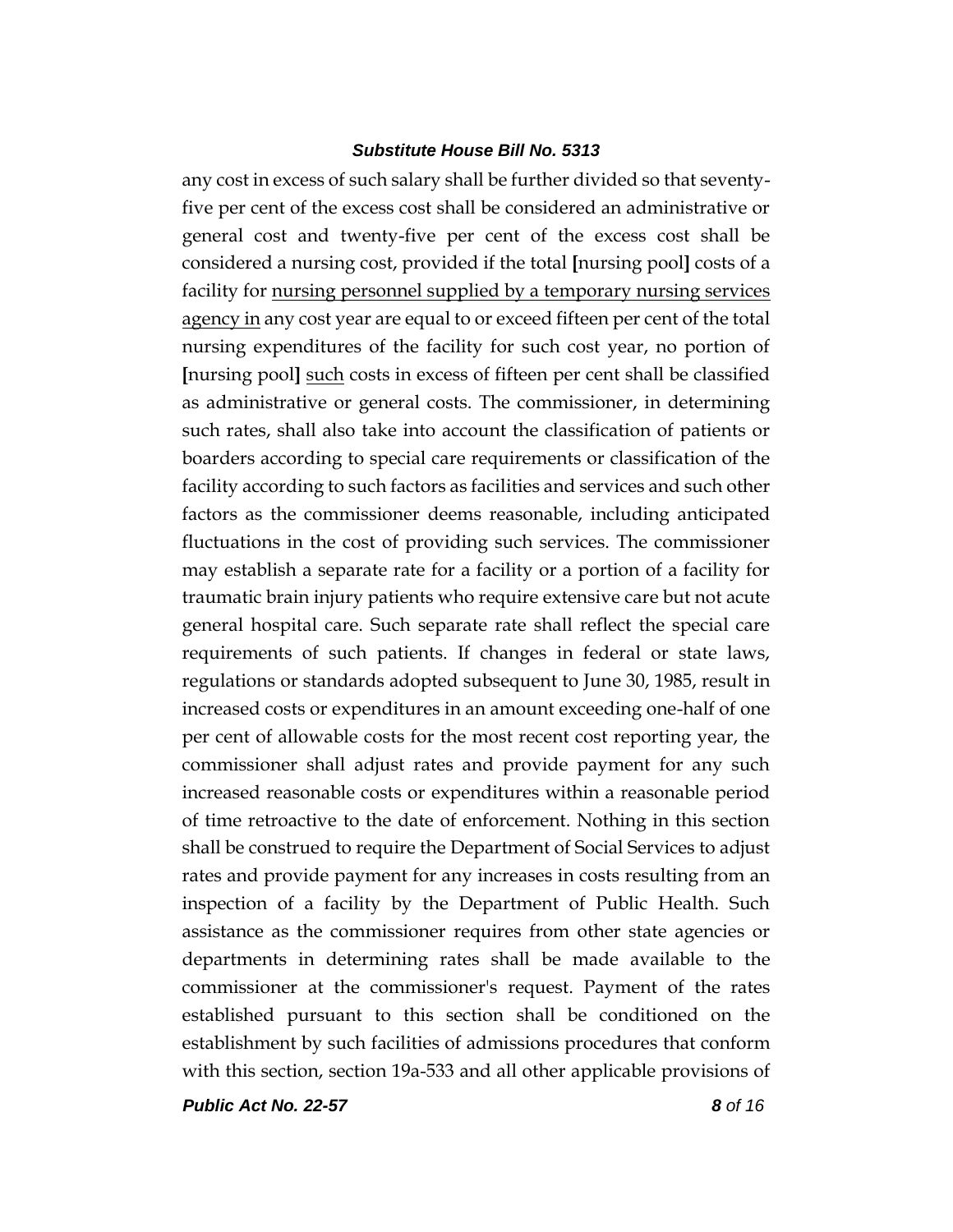the law and the provision of equality of treatment to all persons in such facilities. The established rates shall be the maximum amount chargeable by such facilities for care of such beneficiaries, and the acceptance by or on behalf of any such facility of any additional compensation for care of any such beneficiary from any other person or source shall constitute the offense of aiding a beneficiary to obtain aid to which the beneficiary is not entitled and shall be punishable in the same manner as is provided in subsection (b) of section 17b-97. Notwithstanding any provision of this section, the Commissioner of Social Services may, within available appropriations, provide an interim rate increase for a licensed chronic and convalescent nursing home or a rest home with nursing supervision for rate periods no earlier than April 1, 2004, only if the commissioner determines that the increase is necessary to avoid the filing of a petition for relief under Title 11 of the United States Code; imposition of receivership pursuant to sections 19a-542 and 19a-543; or substantial deterioration of the facility's financial condition that may be expected to adversely affect resident care and the continued operation of the facility, and the commissioner determines that the continued operation of the facility is in the best interest of the state. The commissioner shall consider any requests for interim rate increases on file with the department from March 30, 2004, and those submitted subsequently for rate periods no earlier than April 1, 2004. When reviewing an interim rate increase request the commissioner shall, at a minimum, consider: (A) Existing chronic and convalescent nursing home or rest home with nursing supervision utilization in the area and projected bed need; (B) physical plant long-term viability and the ability of the owner or purchaser to implement any necessary property improvements; (C) licensure and certification compliance history; (D) reasonableness of actual and projected expenses; and (E) the ability of the facility to meet wage and benefit costs. No interim rate shall be increased pursuant to this subsection in excess of one hundred fifteen per cent of the median rate for the facility's peer grouping, established pursuant to subdivision (2) of subsection (f) of this section,

*Public Act No. 22-57 9 of 16*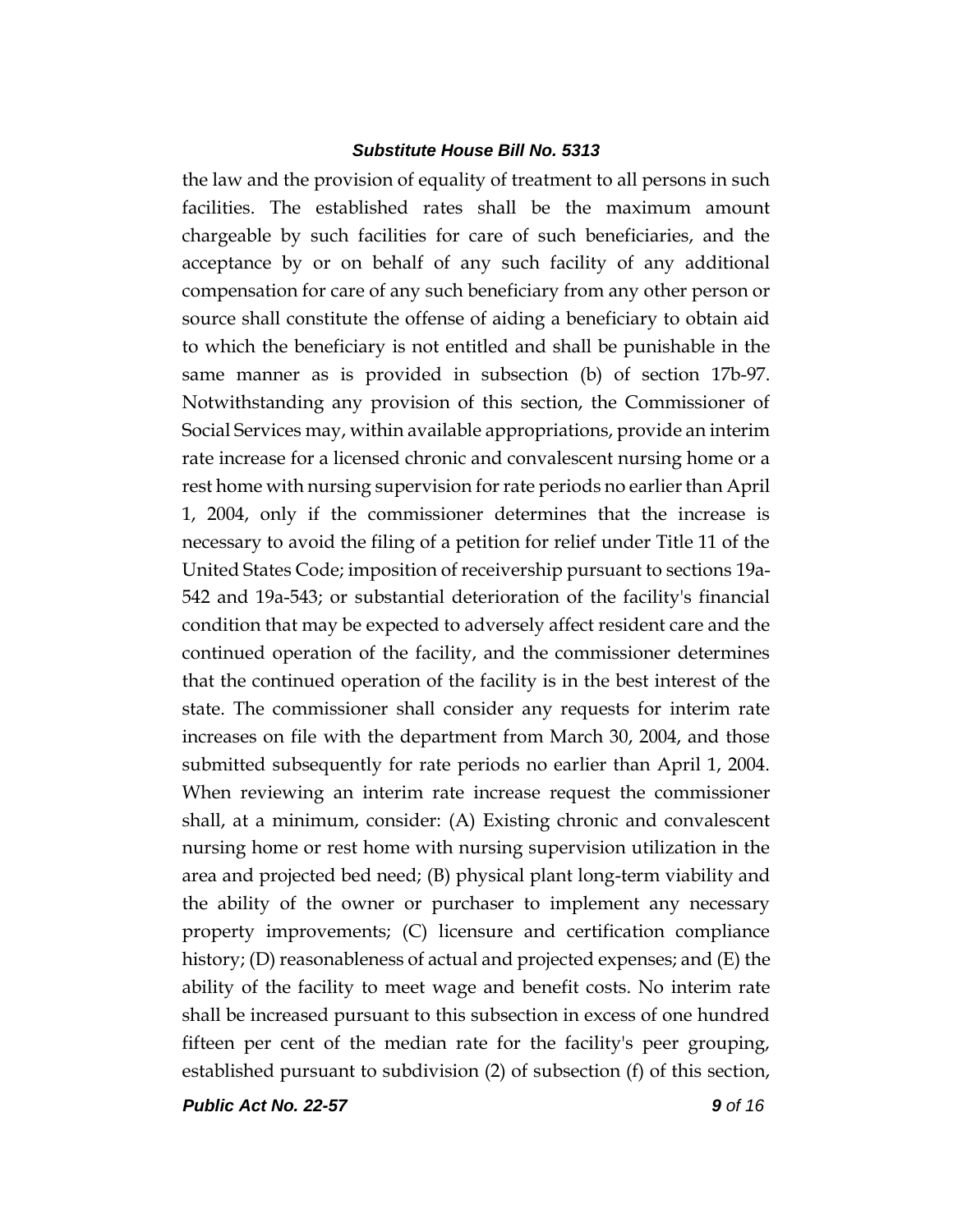unless recommended by the commissioner and approved by the Secretary of the Office of Policy and Management after consultation with the commissioner. Such median rates shall be published by the Department of Social Services not later than April first of each year. In the event that a facility granted an interim rate increase pursuant to this section is sold or otherwise conveyed for value to an unrelated entity less than five years after the effective date of such rate increase, the rate increase shall be deemed rescinded and the department shall recover an amount equal to the difference between payments made for all affected rate periods and payments that would have been made if the interim rate increase was not granted. The commissioner may seek recovery of such payments from any facility with common ownership. With the approval of the Secretary of the Office of Policy and Management, the commissioner may waive recovery and rescission of the interim rate for good cause shown that is not inconsistent with this section, including, but not limited to, transfers to family members that were made for no value. The commissioner shall provide written quarterly reports to the joint standing committees of the General Assembly having cognizance of matters relating to aging, human services and appropriations and the budgets of state agencies, that identify each facility requesting an interim rate increase, the amount of the requested rate increase for each facility, the action taken by the commissioner and the secretary pursuant to this subsection, and estimates of the additional cost to the state for each approved interim rate increase. Nothing in this subsection shall prohibit the commissioner from increasing the rate of a licensed chronic and convalescent nursing home or a rest home with nursing supervision for allowable costs associated with facility capital improvements or increasing the rate in case of a sale of a licensed chronic and convalescent nursing home or a rest home with nursing supervision if receivership has been imposed on such home. For purposes of this section, "temporary nursing services agency" and "nursing personnel" have the same meaning as provided in section 1 of this act.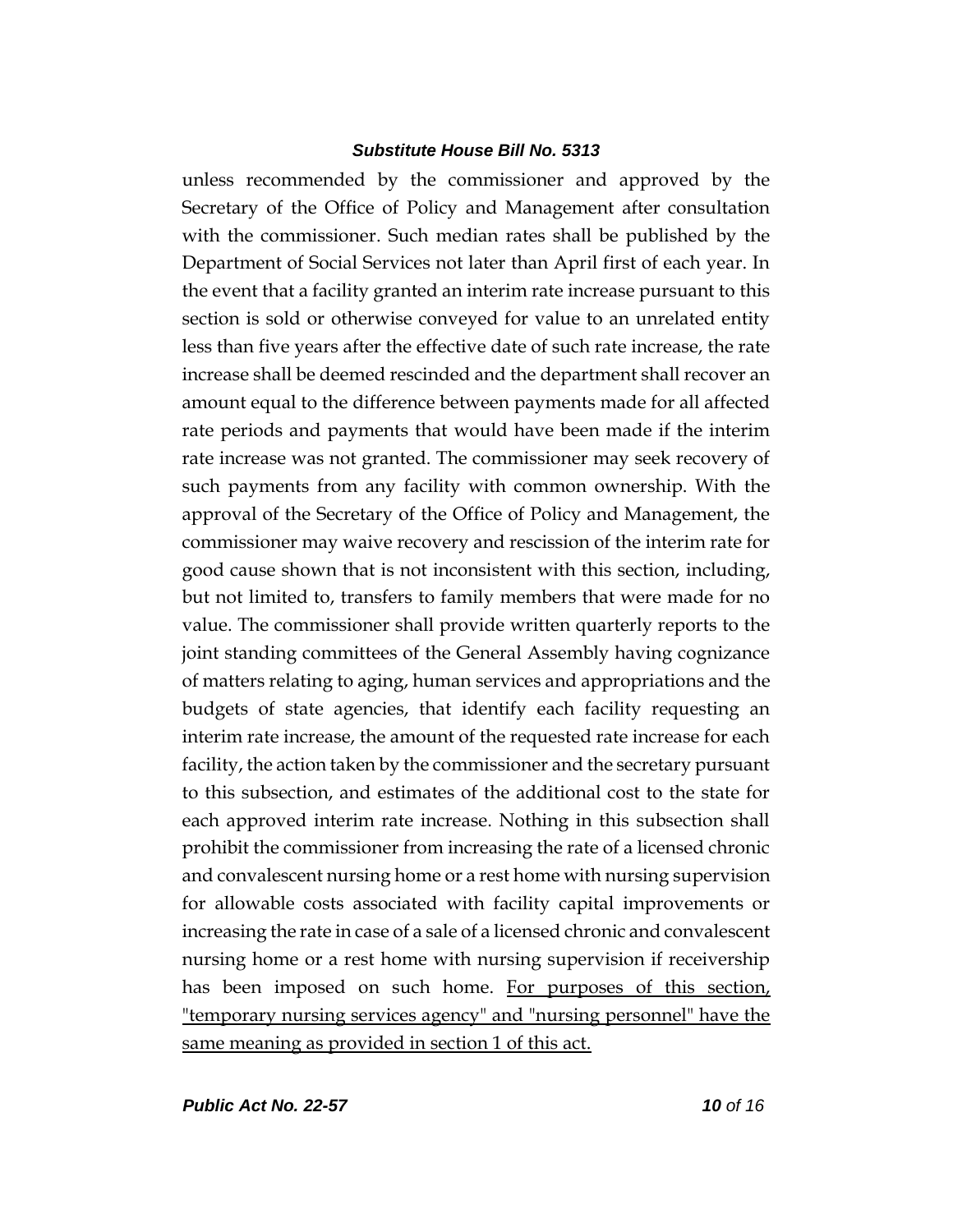Sec. 6. Subdivision (1) of subsection (f) of section 17b-340 of the 2022 supplement to the general statutes is repealed and the following is substituted in lieu thereof (*Effective July 1, 2022*):

(1) Allowable costs shall be divided into the following five cost components: (A) Direct costs, which shall include salaries for nursing personnel, related fringe benefits and **[**nursing pool**]** costs for nursing personnel supplied by a temporary nursing services agency; (B) indirect costs, which shall include professional fees, dietary expenses, housekeeping expenses, laundry expenses, supplies related to patient care, salaries for indirect care personnel and related fringe benefits; (C) fair rent, which shall be defined in accordance with subsection (f) of section 17-311-52 of the regulations of Connecticut state agencies; (D) capital-related costs, which shall include property taxes, insurance expenses, equipment leases and equipment depreciation; and (E) administrative and general costs, which shall include (i) maintenance and operation of plant expenses, (ii) salaries for administrative and maintenance personnel, and (iii) related fringe benefits. The commissioner may provide a rate adjustment for nonemergency transportation services required by nursing facility residents. Such adjustment shall be a fixed amount determined annually by the commissioner based upon a review of costs and other associated information. Allowable costs shall not include costs for ancillary services payable under Part B of the Medicare program.

Sec. 7. Subdivision (4) of subsection (a) of section 17b-340d of the 2022 supplement to the general statutes is repealed and the following is substituted in lieu thereof (*Effective July 1, 2022*):

*Public Act No. 22-57 11 of 16* (4) Allowable costs shall be divided into the following five cost components: (A) Direct costs, which shall include salaries for nursing personnel, related fringe benefits and **[**nursing pool**]** costs for nursing personnel supplied by a temporary nursing services agency; (B) indirect costs, which shall include professional fees, dietary expenses,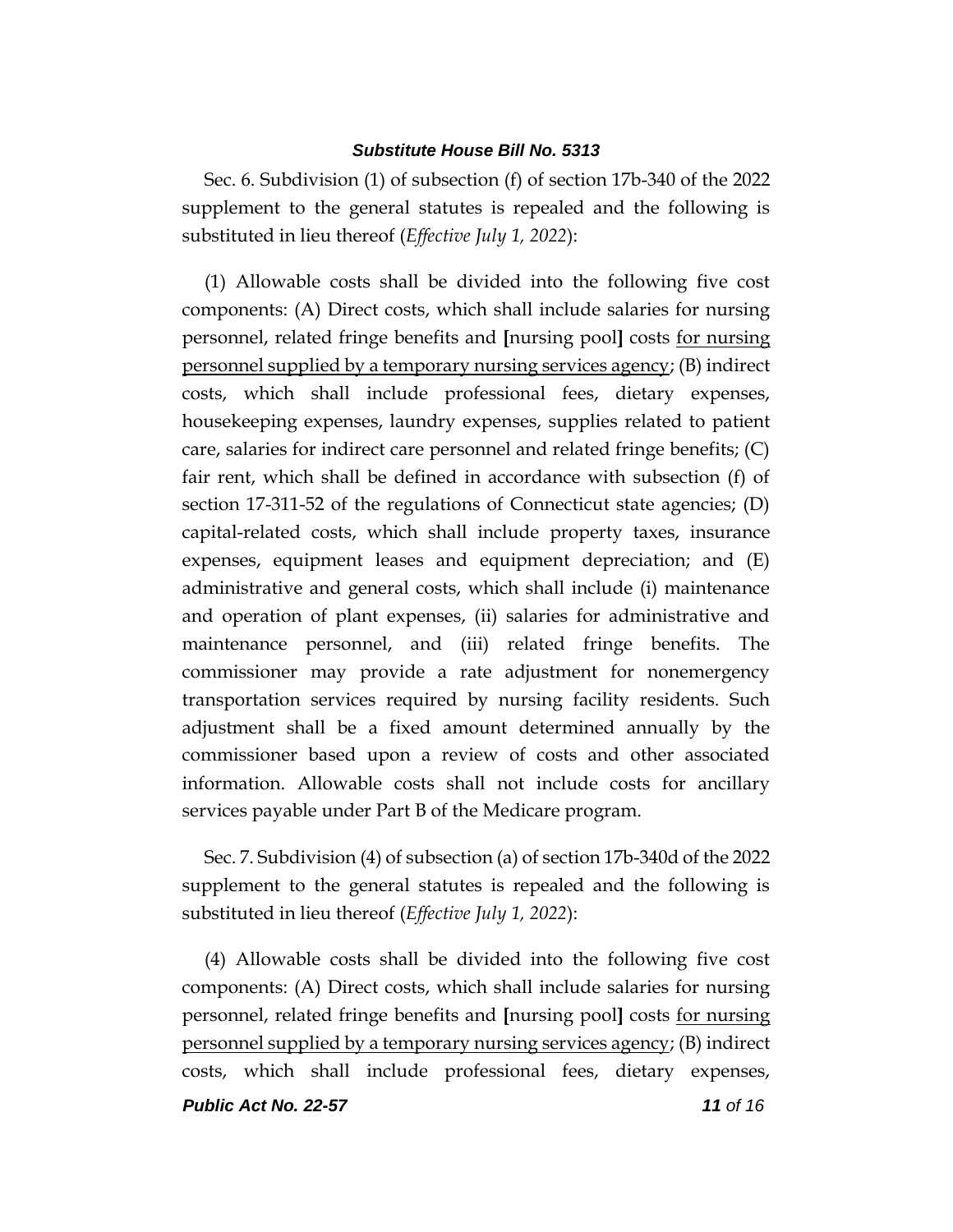housekeeping expenses, laundry expenses, supplies related to patient care, salaries for indirect care personnel and related fringe benefits; (C) fair rent, which shall be defined in regulations adopted in accordance with subsection (b) of this section; (D) capital-related costs, which shall include property taxes, insurance expenses, equipment leases and equipment depreciation; and (E) administrative and general costs, which shall include maintenance and operation of plant expenses, salaries for administrative and maintenance personnel and related fringe benefits. For (i) direct costs, the maximum cost shall be equal to one hundred thirty-five per cent of the median allowable cost of that peer grouping; (ii) indirect costs, the maximum cost shall be equal to one hundred fifteen per cent of the state-wide median allowable cost; (iii) fair rent, the amount shall be calculated utilizing the amount approved pursuant to section 17b-353; (iv) capital-related costs, there shall be no maximum; and (v) administrative and general costs, the maximum shall be equal to the state-wide median allowable cost. For purposes of this subdivision, "temporary nursing services agency" and "nursing personnel" have the same meaning as provided in section 1 of this act.

Sec. 8. Subsection (a) of section 51-344a of the 2022 supplement to the general statutes is repealed and the following is substituted in lieu thereof (*Effective July 1, 2022*):

(a) Whenever the term "judicial district of Hartford-New Britain" or "judicial district of Hartford-New Britain at Hartford" is used or referred to in the following sections of the general statutes, it shall be deemed to mean or refer to the judicial district of Hartford on and after September 1, 1998: Sections 1-205, 1-206, 2-48, 3-21a, 3-62d, 3-70a, 3-71a, 4-61, 4-160, 4-164, 4-177b, 4-180, 4-183, 4-197, 5-202, 5-276a, 8-30g, 9-7a, 9-7b, 9-369b, 10-153e, 12-208, 12-237, 12-268*l*, 12-312, 12-330m, 12-405k, 12-422, 12-448, 12-454, 12-456, 12-463, 12-489, 12-522, 12-554, 12-565, 12-572, 12-586f, 12- 597, 12-730, 13b-34, 13b-235, 13b-315, 13b-375, 14-57, 14-66, 14-67u, 14- 110, 14-195, 14-311, 14-311c, 14-324, 14-331, 15-125, 15-126, 16-41, 16a-5,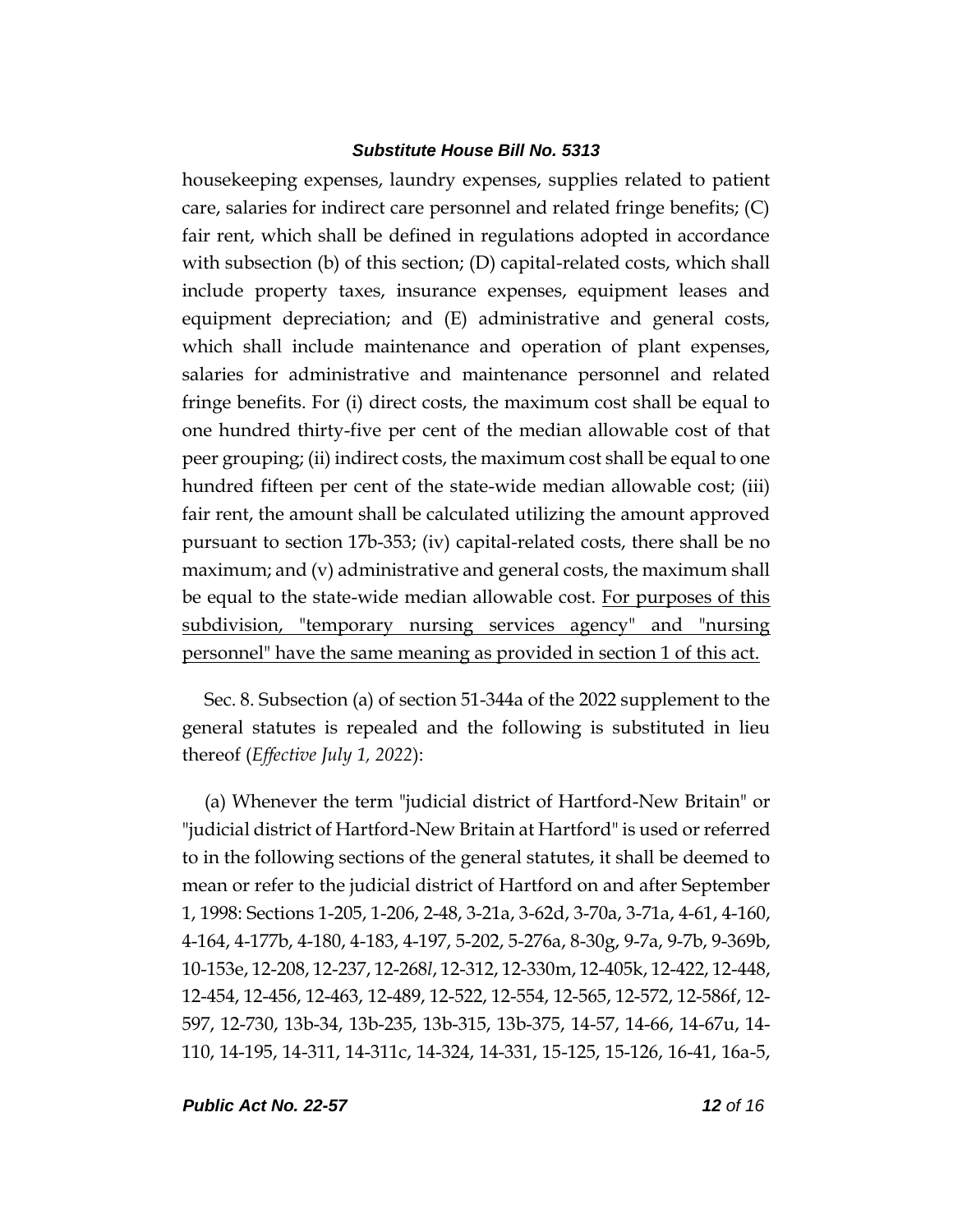17b-60, 17b-100, 17b-238, 17b-531, 19a-85, 19a-86, **[**19a-123d,**]** 19a-425, 19a-498, 19a-517, 19a-526, 19a-633, 20-12f, 20-13e, 20-29, 20-40, 20-45, 20- 59, 20-73a, 20-86f, 20-99, 20-114, 20-133, 20-154, 20-156, 20-162p, 20-192, 20-195p, 20-202, 20-206c, 20-227, 20-238, 20-247, 20-263, 20-271, 20-307, 20-341f, 20-363, 20-373, 20-404, 20-414, 21a-55, 21a-190i, 22-7, 22-228, 22- 248, 22-254, 22-320d, 22-326a, 22-344b, 22-386, 22a-6b, 22a-7, 22a-16, 22a-30, 22a-34, 22a-53, 22a-60, 22a-62, 22a-63, 22a-66h, 22a-106a, 22a-119, 22a-180, 22a-182a, 22a-184, 22a-220a, 22a-220d, 22a-225, 22a-226, 22a-226c, 22a-227, 22a-250, 22a-255*l*, 22a-276, 22a-310, 22a-342a, 22a-344, 22a-361a, 22a-374, 22a-376, 22a-408, 22a-430, 22a-432, 22a-438, 22a-449f, 22a-449g, 22a-459, 23-5e, 23-65m, 25-32e, 25-36, 28-5, 29-143j, 29-158, 29-161z, 29-323, 30-8, 31-109, 31-249b, 31-266, 31-266a, 31-270, 31-273, 31-284, 31- 285, 31-339, 31-355a, 31-379, 35-3c, 35-42, 36a-186, 36a-187, 36a-471a, 36a-494, 36a-587, 36a-647, 36a-684, 36a-718, 36a-807, 36b-26, 36b-27, 36b-30, 36b-50, 36b-71, 36b-72, 36b-74, 36b-76, 38a-41, 38a-52, 38a-134, 38a-139, 38a-140, 38a-147, 38a-150, 38a-185, 38a-209, 38a-225, 38a-226b, 38a-241, 38a-337, 38a-470, 38a-620, 38a-657, 38a-687, 38a-774, 38a-776, 38a-817, 38a-843, 38a-868, 38a-906, 38a-994, 42-103c, 42-110d, 42-110k, 42-110p, 42-182, 46a-56, 46a-100, 47a-21, 49-73, 51-44a, 51-81b, 51-194, 52-146j, 53- 392d and 54-211a.

Sec. 9. Section 19a-535 of the 2022 supplement to the general statutes is amended by adding subsection (k) as follows (*Effective July 1, 2022*):

(NEW) (k) A facility shall electronically report each involuntary transfer or discharge to the State Ombudsman, appointed pursuant to section 17a-405, (1) in a manner prescribed by the State Ombudsman, and (2) on an Internet web site portal maintained by the State Ombudsman in accordance with patient privacy provisions of the Health Insurance Portability and Accountability Act of 1996, P.L. 104- 191, as amended from time to time.

Sec. 10. Section 19a-535a of the general statutes is amended by adding subsection (e) as follows (*Effective from passage*):

*Public Act No. 22-57 13 of 16*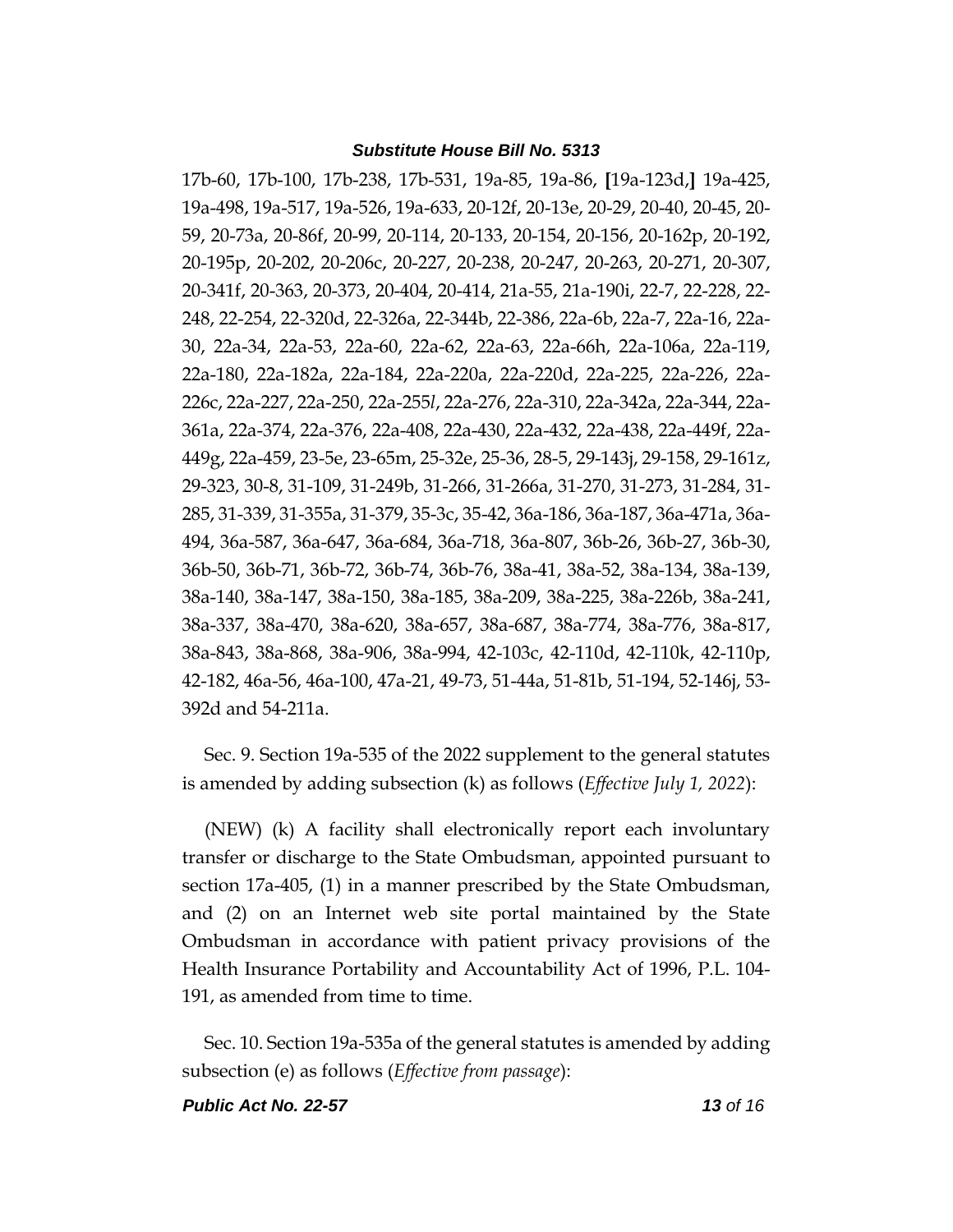(NEW) (e) Not later than six months after the effective date of this section, a facility shall electronically report each involuntary transfer or discharge (1) in a manner prescribed by the State Ombudsman, appointed pursuant to section 17a-405, and (2) on an Internet web site portal maintained by the State Ombudsman in accordance with patient privacy provisions of the Health Insurance Portability and Accountability Act of 1996, P.L. 104-191, as amended from time to time.

Sec. 11. (*Effective from passage*) (a) The State Ombudsman, appointed pursuant to section 17a-405 of the general statutes, shall appoint and convene a working group of not more than eight members to study the following issues involving a managed residential community, as defined in section 19a-693 of the general statutes, that is not affiliated with a facility providing services under a continuing-care contract, as defined in section 17b-520 of the general statutes: (1) What notice should be provided to residents of managed residential communities of rental and other fee increases that exceed certain percentages, and (2) resident health transitions and determinations of care levels.

(b) The working group shall include, but not be limited to, the State Ombudsman, or the State Ombudsman's designee, and the following members, provided such members are willing and available to serve: Representatives of the (1) Connecticut Assisted Living Association, (2) Connecticut Association of Health Care Facilities/Connecticut Center for Assisted Living, and (3) LeadingAge Connecticut.

(c) Chairpersons of the working group shall be the State Ombudsman, or the State Ombudsman's designee, and another member of the working group chosen by members of the group. The State Ombudsman shall schedule the first meeting of the working group not later than sixty days after the effective date of this section. The administrative staff of the joint standing committee of the General Assembly having cognizance of matters relating to aging shall serve as administrative staff of the working group.

*Public Act No. 22-57 14 of 16*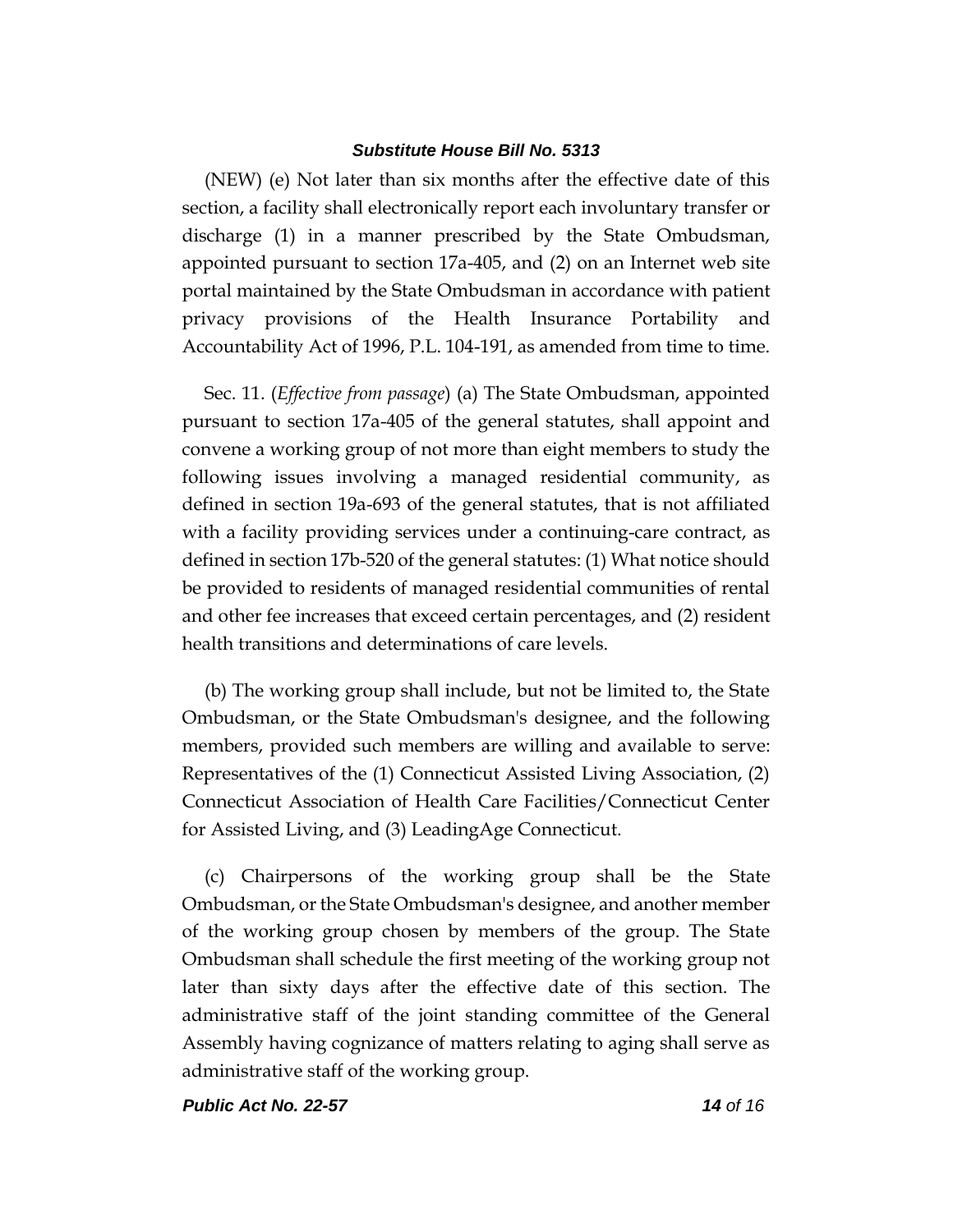(d) Not later than December 31, 2022, the working group shall submit a report on its findings and recommendations to the joint standing committee of the General Assembly having cognizance of matters relating to aging in accordance with the provisions of section 11-4a of the general statutes. The working group shall terminate on the date that it submits such report or December 31, 2022, whichever is later.

Sec. 12. Subsection (g) of section 17b-451 of the 2022 supplement to the general statutes is repealed and the following is substituted in lieu thereof (*Effective from passage*):

(g) The Commissioner of Social Services shall develop an educational training program to promote and encourage the accurate and prompt identification and reporting of abuse, neglect, exploitation and abandonment of elderly persons. Such training program shall be made available on the Internet web site of the Department of Social Services to mandatory reporters and other interested persons. The commissioner shall also make such training available in person or otherwise at various times and locations throughout the state as determined by the commissioner. Except for a mandatory reporter who has received training from an institution, organization, agency or facility required to provide such training pursuant to subsection (a) of this section, a mandatory reporter shall complete the educational training program developed by the commissioner, or an alternate program approved by the commissioner, not later than December 31, 2022, or not later than ninety days after becoming a mandatory reporter.

Sec. 13. Section 17a-412 of the 2022 supplement to the general statutes is amended by adding subsection (i) as follows (*Effective from passage*):

(NEW) (i) Any person required to report suspected abuse, neglect, exploitation or abandonment pursuant to subsection (a) of this section shall complete the educational training program provided by the Commissioner of Social Services pursuant to subsection (g) of section